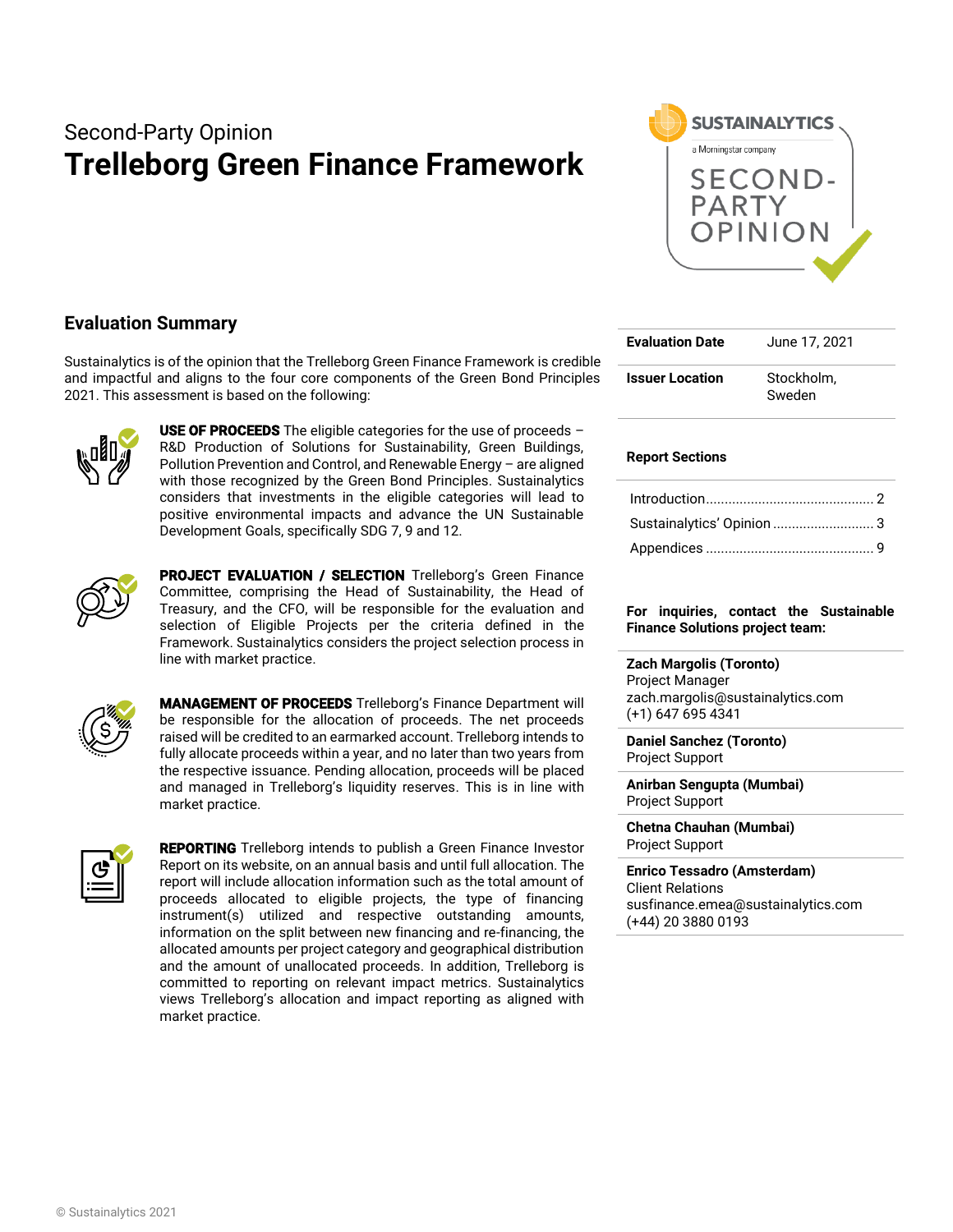

## <span id="page-1-0"></span>**Introduction**

Trelleborg AB ("Trelleborg", or the "Company") manufactures products to seal, damp, and protect critical applications for a multitude of industries. The Company focuses on improving functionality, productivity, and minimizing energy waste for customers in transportation equipment, aerospace, and other industrial markets. Founded in 1905, the Company is headquartered in Trelleborg, Sweden, and is currently operating in 50 countries with over 22,000 employees.

Trelleborg has developed the Trelleborg Green Finance Framework (the "Framework") under which it intends to issue<sup>1</sup> one or more green bonds, schuldscheins and/or other similar debt instruments (the "Green Finance Instruments"), and use the proceeds to finance and/or refinance, in whole or in part, existing and/or future projects that advance the transition to a low carbon and climate resilient economy. The Framework defines eligibility criteria in four areas:

- 1. R&D and Production of Solutions for Sustainability
- 2. Green Buildings
- 3. Pollution Prevention and Control
- 4. Renewable Energy

Trelleborg engaged Sustainalytics to review the Trelleborg Green Finance Framework, dated June 2021, and provide a Second-Party Opinion on the Framework's environmental credentials and its alignment with the Green Bond Principles 2021 (GBP).<sup>2</sup> This Framework will be published in a separate document.<sup>3</sup>

### **Scope of work and limitations of Sustainalytics' Second-Party Opinion**

Sustainalytics' Second-Party Opinion reflects Sustainalytics' independent<sup>4</sup> opinion on the alignment of the reviewed Framework with the current market standards and the extent to which the eligible project categories are credible and impactful.

As part of the Second-Party Opinion, Sustainalytics assessed the following:

- The Framework's alignment with the Green Bond Principles 2021, as administered by ICMA;
- The credibility and anticipated positive impacts of the use of proceeds; and
- The alignment of the issuer's sustainability strategy and performance and sustainability risk management in relation to the use of proceeds.

For the use of proceeds assessment, Sustainalytics relied on its internal taxonomy, version 1.9, which is informed by market practice and Sustainalytics' expertise as an ESG research provider.

As part of this engagement, Sustainalytics held conversations with various members of Trelleborg's management team to understand the sustainability impact of their business processes and planned use of proceeds, as well as management of proceeds and reporting aspects of the Framework. Trelleborg representatives have confirmed (1) they understand it is the sole responsibility of Trelleborg to ensure that the information provided is complete, accurate or up to date; (2) that they have provided Sustainalytics with all relevant information and (3) that any provided material information has been duly disclosed in a timely manner. Sustainalytics also reviewed relevant public documents and non-public information.

This document contains Sustainalytics' opinion of the Framework and should be read in conjunction with that Framework.

Any update of the present Second-Party Opinion will be conducted according to the agreed engagement conditions between Sustainalytics and Trelleborg.

Sustainalytics' Second-Party Opinion, while reflecting on the alignment of the Framework with market standards, is no guarantee of alignment nor warrants any alignment with future versions of relevant market standards. Furthermore, Sustainalytics' Second-Party Opinion addresses the anticipated impacts of eligible

<sup>1</sup> Trelleborg Treasury AB (publ), a wholly-owned subsidiary of Trelleborg, may be the issuer of debt instruments under the Framework.

<sup>&</sup>lt;sup>2</sup> The Green Bond Principles are administered by the International Capital Market Association and are available a[t https://www.icmagroup.org/green](https://www.icmagroup.org/green-social-and-sustainability-bonds/green-bond-principles-gbp/)[social-and-sustainability-bonds/green-bond-principles-gbp/.](https://www.icmagroup.org/green-social-and-sustainability-bonds/green-bond-principles-gbp/)

<sup>&</sup>lt;sup>3</sup> The Trelleborg Green Finance Framework will be made available on Trelleborg's website at: <https://www.trelleborg.com/en/investors/debt-investors> <sup>4</sup> When operating multiple lines of business that serve a variety of client types, objective research is a cornerstone of Sustainalytics and ensuring analyst independence is paramount to producing objective, actionable research. Sustainalytics has therefore put in place a robust conflict management framework that specifically addresses the need for analyst independence, consistency of process, structural separation of commercial and research (and engagement) teams, data protection and systems separation. Last but not the least, analyst compensation is not directly tied to specific commercial outcomes. One of Sustainalytics' hallmarks is integrity, another is transparency.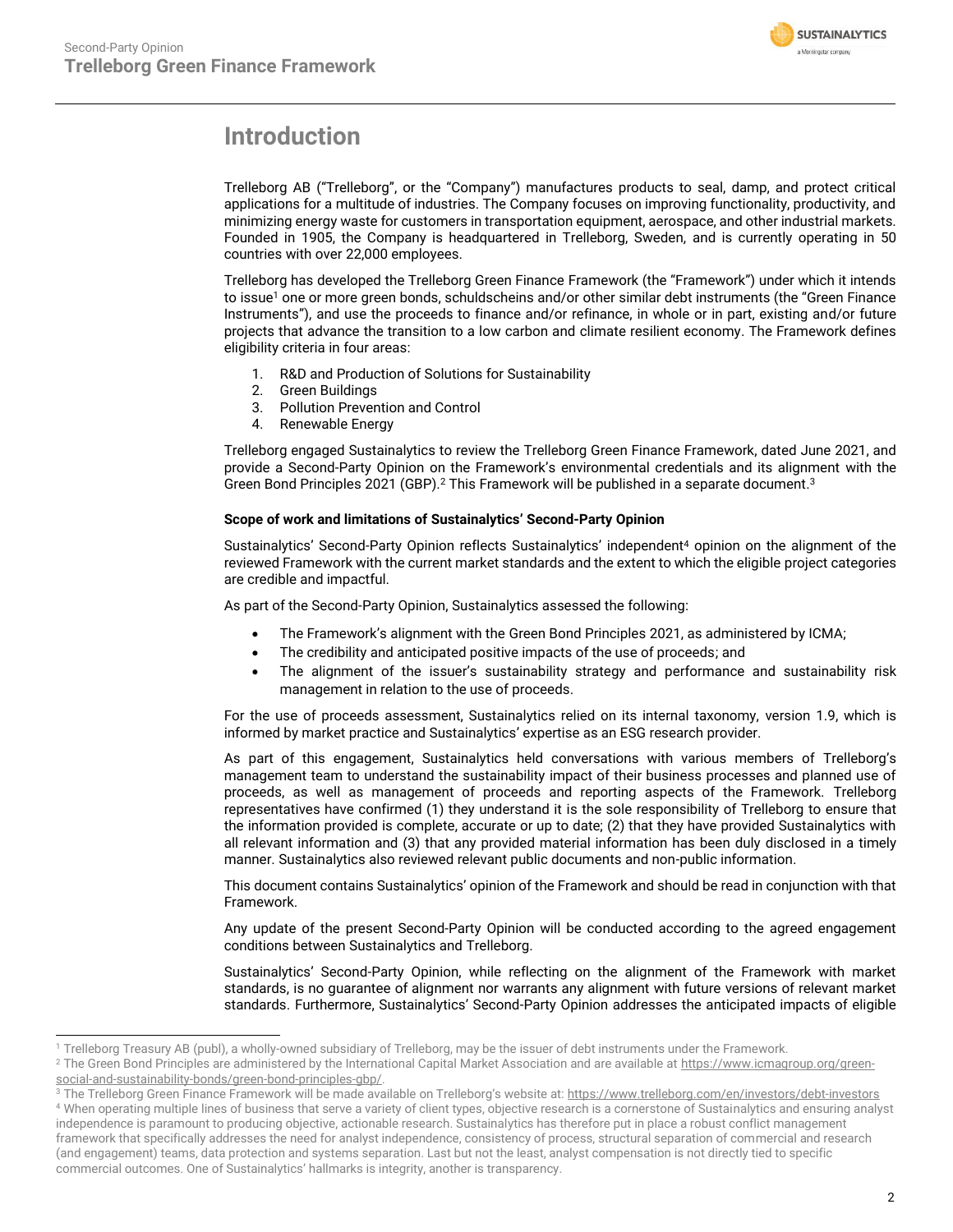

projects expected to be financed with bond proceeds but does not measure the actual impact. The measurement and reporting of the impact achieved through projects financed under the Framework is the responsibility of the Framework owner.

In addition, the Second-Party Opinion opines on the potential allocation of proceeds but does not guarantee the realised allocation of the bond proceeds towards eligible activities.

No information provided by Sustainalytics under the present Second-Party Opinion shall be considered as being a statement, representation, warrant or argument, either in favour or against, the truthfulness, reliability or completeness of any facts or statements and related surrounding circumstances that Trelleborg has made available to Sustainalytics for the purpose of this Second-Party Opinion.

## <span id="page-2-0"></span>**Sustainalytics' Opinion**

### **Section 1: Sustainalytics' Opinion on the Trelleborg Green Finance Framework**

Sustainalytics is of the opinion that the Trelleborg Green Finance Framework is credible and impactful, and aligns to the four core components of the GBP. Sustainalytics highlights the following elements of Trelleborg's Green Bond Framework:

- Use of Proceeds:
	- The eligible categories R&D Production of Solutions for Sustainability, Green Buildings, Pollution Prevention and Control, and Renewable Energy – are aligned with those recognized by the GBP.
	- Under the R&D Production of Solutions for Sustainability category, Trelleborg may finance expenditures related to R&D and manufacturing of specified classes of equipment.
		- In addition to internal expenditures, the Framework allows for the financing of acquisitions which will improve Trelleborg's ability to deliver products in the eligible areas. In all cases, only the book value of the sustainable share of any acquisitions shall be eligible for allocation.
	- Sustainalytics considers R&D activities to have the potential to drive positive environmental outcomes, while noting that it is more difficult to quantify the direct impacts of R&D related activities, as well as that the GBP are most commonly focused on project expenditures. Sustainalytics notes the following with regards to the specific areas of investment under the Solutions for Sustainability category.
		- Necessary components for renewable energy systems, such as seals and gaskets for wind turbines, offshore wind farms, and solar power installations. Sustainalytics considers financing the development of such items to be aligned with market practice.
		- Sealing technologies that improve energy efficiency for facades, windows and doors. Sustainalytics views these investments as having the potential to contribute to the advancement of energy-efficient buildings and encourages the Company to report where possible on the enabled energy savings.
		- Bearings and mounts for use in the rail sector (eg. rolling stock, track infrastructure, etc.) or for electrically powered machinery which decrease noise and vibrations. Sustainalytics recognizes the benefits of the deployment of such components in relation to decreased noise pollution and extended asset life, reducing the needs for repairs or replacements and the accompanying energy and resource expenditures, while also noting that the anticipated environmental benefits of these activities is difficult to quantify.
		- Clean transportation solutions, such as axle bush technology to reduce railway maintenance and other solutions to reduce energy loss, noise/vibration, as well as various seals for electric cars and bicycle tires. Sustainalytics expects this R&D will yield increased energy and resource efficiency enabling the reduced maintenance of clean transportation assets.
		- Solutions that increase or extend the life of equipment such as pipe seals that support the supply of drinking water or wastewater systems, and technology repair of sewer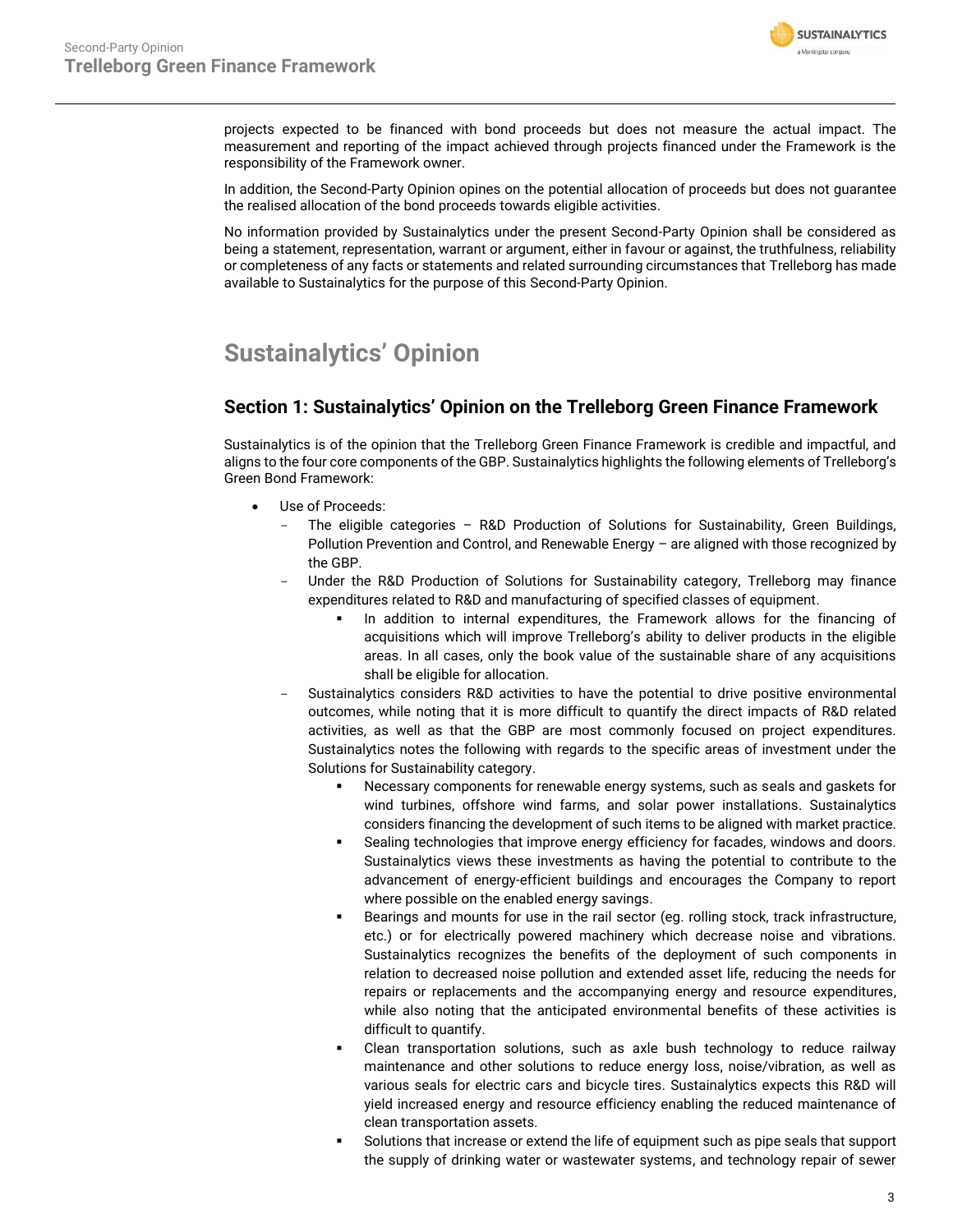pipes. Trelleborg has confirmed to Sustainalytics that pipe seal technologies will not be used by the oil and gas industry. Sustainalytics considers assets for the distribution of water and wastewater management, in particular those that lead to improved performance and/or extend the lifespan of such green assets, to be supportive of positive environmental impacts to be aligned with market practice.

**SUSTAINALYTICS** a Morningstar company

- Watertight solutions such as surge barriers to bespoke sealing systems. Sustainalytics considers expenditures towards R&D of technologies that support watertight systems that have a specifically targeted environmental outcome as aligned with market practice.
- Under the Green Buildings category, Trelleborg intends to finance buildings that are at least 20% more energy efficient than local Nearly Zero Energy Buildings (NZEB) regulation and that are certified under DGNB "GOLD" or an equivalent certification. In addition, eligible assets include renovated and refurbished buildings that are at least 30% more energy efficient.
	- Sustainalytics views the DGNB to be a credible certification and the level selected, "GOLD", to be indicative of positive impact and aligned with market practice. For Sustainalytics' assessment of this certifications please refer to Appendix 1.
	- Sustainalytics notes that Trelleborg may additionally rely on "equivalent" certifications and notes that best practice is to specify all eligible schemes and encourages Trelleborg to report on any other schemes they intend to include.
- For the Pollution Prevention and Control category, the Framework includes projects to reduce waste, notably waste going to landfill, as well as reducing hazardous waste and emissions to air.
	- Sustainalytics recognizes the potential of investments in initiatives that divert waste from landfill and consider them to be aligned with market practice.
- For the Renewable Energy category, the Framework allows for financing of on-site installations of photovoltaics/solar panels, wind power, geothermal heating and cooling with zero emissions, related infrastructure to connect the renewable sources, and boiler conversion to biogas solutions. Sustainalytics views the criteria to be aligned with market practice.
- Sustainalytics notes that the Company has included exclusionary criteria for the following activities: fossil energy production or potentially environmentally harmful resource extraction such as rare-earth elements of fossil fuels. Sustainalytics is of the opinion that these exclusions further strengthen the Framework.
- Project Evaluation and Selection:
	- Trelleborg's Green Finance Committee (GFC) comprised of the Head of Sustainability, the Head of Treasury, and the CFO, will consult with internal or external advisors, where necessary, and select Eligible Projects that meet the Framework's criteria. The GFC will meet at least once a year, and it will also be responsible for replacing Eligible Projects that no longer meet the eligibility criteria.
	- Based on the establishment of the GFC and its clear delegation of responsibility, Sustainalytics considers this process to be in line with market practice.
- Management of Proceeds:
	- Trelleborg will deposit an equal amount to the net proceeds of any Green Instrument to an earmarked account. The Company intends to fully allocate within a year and no later than two years from the time of issuance. Trelleborg's Finance Department will be responsible for the tracking and allocation of proceeds.
	- Pending allocation, proceeds will be placed in the liquidity reserves and managed accordingly.
	- Based on Trelleborg's clear definitions of how proceeds will be held, tracked, and disbursed,
	- Sustainalytics considers this process to be in line with market practice.
- Reporting:
	- Trelleborg will publish an annual Green Finance Investor Report starting a year after the issuance of the respective Green Finance Instrument. The allocation reporting will include the (i) the total amount of proceeds allocated to eligible projects; (ii) the type of financing instruments utilized and respective outstanding amounts; (iii) information on the split between new financing and refinancing; (iv) the allocated amounts per project category and geographical distribution; and (v) the amount of unallocated proceeds.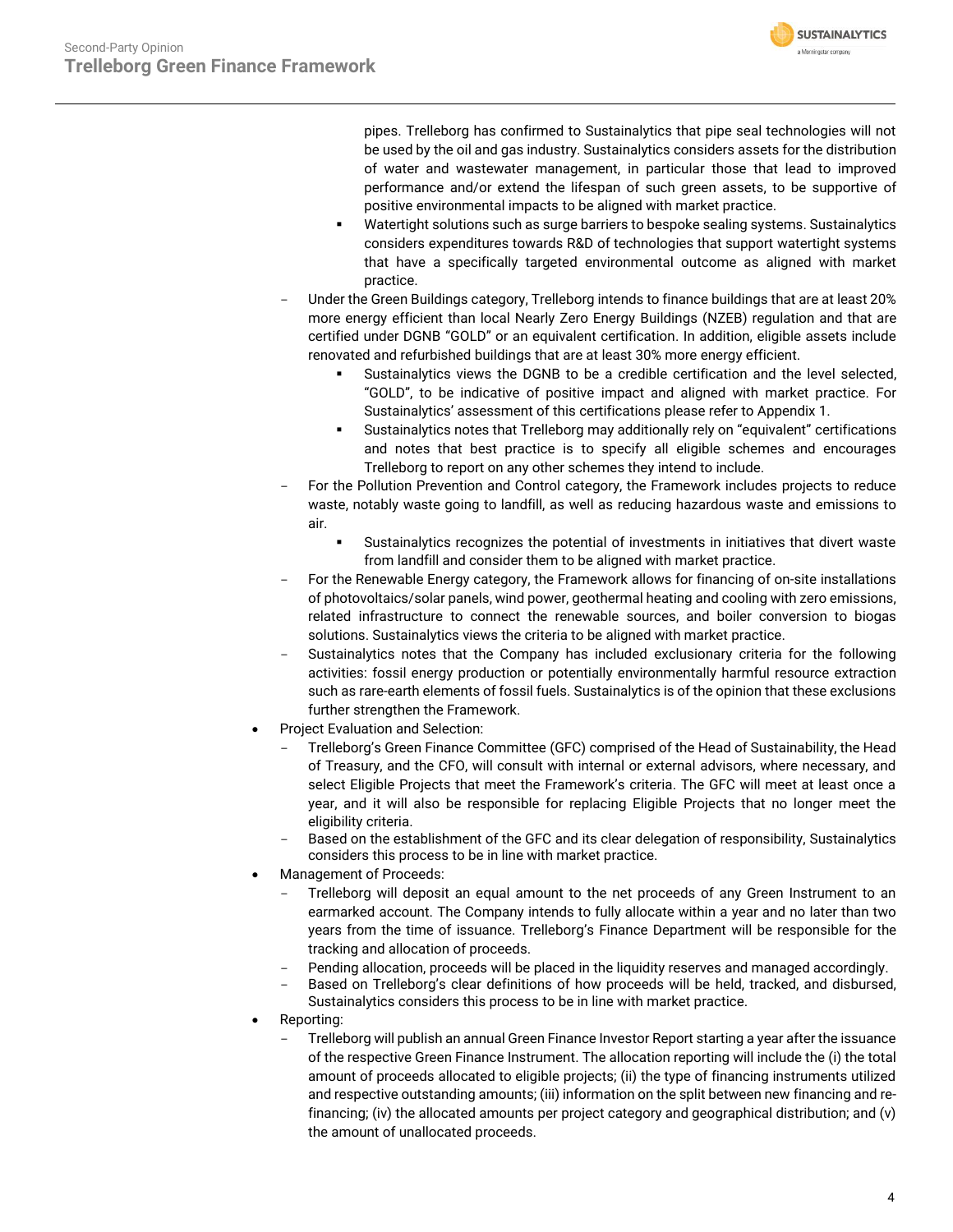

- In addition, Trelleborg will include environmental impact metrics, where feasible, such as annual GHG emissions avoided, amount of waste processed, a description of projects as they relate to renewable energy investments or energy and resource efficiency, and green building certification.
- Based on Trelleborg's reporting commitments, Sustainalytics considers this process to be in line with market practice.

### **Alignment with Green Bond Principles 2021**

Sustainalytics has determined that the Trelleborg Green Finance Framework aligns to the four core components of the GBP. For detailed information please refer to Appendix 2: Green Bond/Green Bond Programme External Review Form.

### **Section 2: Sustainability Strategy of Trelleborg**

### **Contribution of framework to Trelleborg AB's sustainability strategy**

Sustainalytics is of the opinion that Trelleborg demonstrates a commitment to sustainability with a focus on energy efficiency, renewable energy and materials circularity. <sup>5</sup> The Company has established a sustainability programme that is built around three areas of action: (I) protecting the essential, (ii) climate, circularity and solutions for sustainability, and (iii) maintaining solid material processes.<sup>6</sup>

Trelleborg focuses on innovation as one of its core values. The company has established an innovation strategy which focuses on two areas: "Polymers for Tomorrow," and "Blue Dimension – solutions for better sustainability." Polymers for Tomorrow is Trelleborg's new task force that develops partnerships with stakeholders in three categories: bio-based materials, regenerated/recycled materials and new polymer formulas. The focus of its product development team is to develop engineered polymer solutions. Blue Dimension is an initiative to "protect the environment and people, as well as infrastructure and assets." <sup>7</sup> The solutions reduce environmental impact by saving energy, cutting emissions, minimizing soil compaction in agriculture and prolonging low-maintenance product life for the customers.

In line with the Paris Agreement target to limit global warming to 1.5°C, Trelleborg's new "50 by 25" climate target for the 2021–2025 period will be applied using 2020 as the base year. As a part of the Company's focus on its environmental impact, Trelleborg has outlined a goal to reduce direct and indirect  $CO<sub>2</sub>$  emissions by 50%, relative to sales. The company will increase its reliance on renewable energy sources and advance energy efficiency, and investments will be made locally in the facilities' energy supply.<sup>8</sup> The  $CO<sub>2</sub>$  emissions target for 2025 is to be less than 5.5 tons per SEK M when compared to its value of 10.9 tons per SEK M in 2020. The new climate target was launched in February 2021 combined with the vision of achieving climate neutrality in Trelleborg's own operations, meaning net zero emissions, by the end of 2035.

Trelleborg's earlier "20 by 20" climate target was achieved at the end of 2020, mainly by switching to green electricity and continuous energy efficiency improvements during the period. The target was to become 20% more emissions efficient by the end of 2020, using 2015 as the base year. At the end of the year, Trelleborg had achieved 10.9 tons emissions reduction per SEK M.

Sustainalytics is of the opinion that the Trelleborg Green Finance Framework is aligned with the company's overall sustainability strategy and initiatives and will further the Company's action on its key environmental priorities.

### **Well-positioned to address common environmental and social risks associated with the projects**

While Sustainalytics recognizes that the net proceeds from the bonds issued under the Framework will be directed towards eligible projects that are expected to have positive environmental impact, Sustainalytics is aware that such eligible projects could also lead to negative environmental and social outcomes. Some key environmental and social risks associated with the eligible projects, could include occupational health and safety, and waste and chemicals management.

Sustainalytics is of the opinion that Trelleborg is able to manage and/or mitigate potential risks through implementation of the following:

<sup>5</sup> Trelleborg,"Sustainability Report2020", at: <https://www.trelleborg.com/investors/reports-and-presentations/sustainability-reports>

<sup>6</sup> Trelleborg, "Sustainability Report 2020" at: <https://www.trelleborg.com/investors/reports-and-presentations/sustainability-reports>

<sup>7</sup> Trelleborg, "Innovation", at: https://www.trelleborg.com/sustainability/innovation

<sup>8</sup> Trelleborg, "Annual Report 2020", at: <https://www.trelleborg.com/en/investors/reports-and-presentations/annual-reports>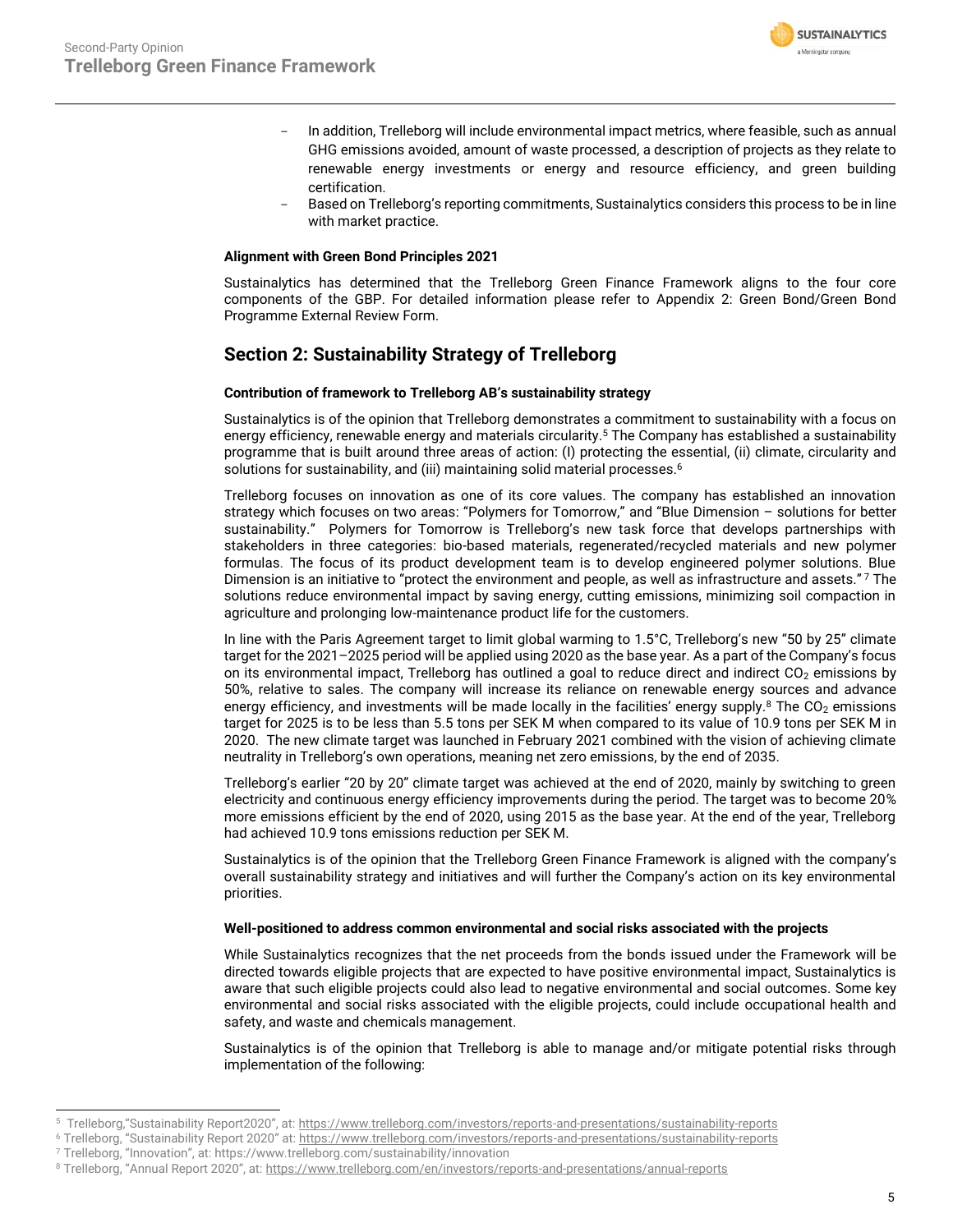<span id="page-5-0"></span>

- The Global Chemical Task Force is a corporate team within Trelleborg to comply with EU REACH compliance and to work in the field of chemicals. The team documents and assists the business units in their efforts to phase out and replace substances that are currently considered harmful and monitors such substances that may be of interest in the future. In 2020, the Global Chemical Task Force compiled an internal restricted materials list focusing on prioritized materials." The Global Chemical Task Force leads the work to phase out and replace substances that are considered harmful and monitors such substances that may be of interest in the future, using an internal Restricted Materials List. In addition, Trelleborg has ISO 14001: Environmental Management multisite certification, which results in increased standardized analysis and control". 9
- Trelleborg has in place an Environment, Health and Safety Policy<sup>10</sup> to ensure a safe and healthy workplace. The Company instructs contractors in relevant health & safety matters and expects them to follow relevant regulations and company specific safety instructions.
- Trelleborg's Code of Conduct identifies the risks associated with compliance, health and safety, diversity and social engagement.
- The Group's Whistleblower system shall be used when there is reason to suspect that laws, human rights or the Code of Conduct are being violated. Possible such violations include corruption, fraud or harassment. Every employee in the Group should use the Whistleblower system to inform the SVP General Counsel and SVP Human Resources of any such improper activity.
- Finally, Trelleborg has a commitment to engage on sustainability issues, as demonstrated by its participation in the UN Global Compact, its sustainability reporting according to GRI as well as CDP reporting standards. The Sustainability reporting follows TCFD guidelines for climate-related financial disclosures[.](#page-5-0) <sup>9</sup>

Based on these policies, standards and assessments, Sustainalytics is of the opinion that Trelleborg has implemented adequate measures and is well-positioned to manage and mitigate environmental and social risks commonly associated with the eligible categories.

### **Section 3: Impact of Use of Proceeds**

All eight use of proceeds categories are aligned with those recognized by the GBP. Sustainalytics has focused below on where the impact is specifically relevant in the local context.

### **Importance of development of energy-efficient and sustainable solutions**

To limit global warming to well below 2ºC compared to pre-industrial levels, in 2015, 196 countries signed the Paris Agreement at COP 21. <sup>11</sup> Under this agreement, the signing parties (i.e., the countries) intend to overcome a global peak of GHG emissions as soon as possible to mitigate ongoing impacts of climate change. The EU, for example, has reached a provisional agreement to reduce its net GHG emissions by at least 55% by 2030, compared to 1990 levels, on its path to becoming carbon-neutral by 2050, and had collectively reduced GHG emissions by 23% from 1990 levels as of 2018.<sup>1213,14</sup> Individual countries have set more ambitious interim targets, such as Germany, which has recently updated its target of cutting emissions by at least 65% by 2030 compared to 1990 levels.<sup>15</sup> Other large GHG emitters have also committed to reducing emissions, such as China, which set a carbon neutrality target by 2060. The US goal is to cut GHG emissions between 50-52% from 2005 levels by 2030. <sup>16</sup> Among Asian countries, Japan has set a target to lower emissions by 26% below

<sup>9</sup> Trelleborg, "Code of Conduct 2020", at: <https://www.trelleborg.com/en/about-us/code-of-conduct> 10 Trelleborg, "EHS Policy", at:

[https://www.google.com/url?sa=t&rct=j&q=&esrc=s&source=web&cd=&ved=2ahUKEwjK987fkpDxAhXFJTQIHamJCiQQFjAAegQIBRAD&url=https%3A%2](https://www.google.com/url?sa=t&rct=j&q=&esrc=s&source=web&cd=&ved=2ahUKEwjK987fkpDxAhXFJTQIHamJCiQQFjAAegQIBRAD&url=https%3A%2F%2Fwww.trelleborg.com%2Fseals%2F-%2Fmedia%2Ftss-media-repository%2Ftss_website%2Fpdf-and-other-literature%2Fcertificates%2Fehs-policy---issue-7.pdf%3Frev%3D-1%26hash%3D527D681973F719B458F607B55C3E2E73&usg=AOvVaw3l7iRxh83PTzz6ztosvuDE) [F%2Fwww.trelleborg.com%2Fseals%2F-%2Fmedia%2Ftss-media-repository%2Ftss\\_website%2Fpdf-and-other-literature%2Fcertificates%2Fehs-policy--](https://www.google.com/url?sa=t&rct=j&q=&esrc=s&source=web&cd=&ved=2ahUKEwjK987fkpDxAhXFJTQIHamJCiQQFjAAegQIBRAD&url=https%3A%2F%2Fwww.trelleborg.com%2Fseals%2F-%2Fmedia%2Ftss-media-repository%2Ftss_website%2Fpdf-and-other-literature%2Fcertificates%2Fehs-policy---issue-7.pdf%3Frev%3D-1%26hash%3D527D681973F719B458F607B55C3E2E73&usg=AOvVaw3l7iRxh83PTzz6ztosvuDE) [issue-7.pdf%3Frev%3D-1%26hash%3D527D681973F719B458F607B55C3E2E73&usg=AOvVaw3l7iRxh83PTzz6ztosvuDE](https://www.google.com/url?sa=t&rct=j&q=&esrc=s&source=web&cd=&ved=2ahUKEwjK987fkpDxAhXFJTQIHamJCiQQFjAAegQIBRAD&url=https%3A%2F%2Fwww.trelleborg.com%2Fseals%2F-%2Fmedia%2Ftss-media-repository%2Ftss_website%2Fpdf-and-other-literature%2Fcertificates%2Fehs-policy---issue-7.pdf%3Frev%3D-1%26hash%3D527D681973F719B458F607B55C3E2E73&usg=AOvVaw3l7iRxh83PTzz6ztosvuDE)

<sup>&</sup>lt;sup>11</sup> UNFCC, "The Paris Agreement", at: <https://unfccc.int/process-and-meetings/the-paris-agreement/the-paris-agreement>

<sup>&</sup>lt;sup>12</sup> EU, "Climate Action",(2019) at: [https://ec.europa.eu/clima/news/eu-greenhouse-gas-emissions-down\\_en](https://ec.europa.eu/clima/news/eu-greenhouse-gas-emissions-down_en)

<sup>&</sup>lt;sup>13</sup> Reuters, "EU reaches provisional deal on 55% greenhouse gas cut by 2030", (2021), at: [https://www.reuters.com/business/environment/eu-reaches](https://www.reuters.com/business/environment/eu-reaches-provisional-deal-55-greenhouse-gas-cut-by-2030-2021-04-21/)[provisional-deal-55-greenhouse-gas-cut-by-2030-2021-04-21/](https://www.reuters.com/business/environment/eu-reaches-provisional-deal-55-greenhouse-gas-cut-by-2030-2021-04-21/)

<sup>&</sup>lt;sup>14</sup> European Commission, "2050 long-term strategy", at: <u>[https://ec.europa.eu/clima/policies/strategies/2050\\_en](https://ec.europa.eu/clima/policies/strategies/2050_en)</u>

<sup>&</sup>lt;sup>15</sup> Clean energy wire, "Germany's greenhouse gas emissions and energy transition targets" (2021) at:

<https://www.cleanenergywire.org/factsheets/germanys-greenhouse-gas-emissions-and-climate-targets>

<sup>&</sup>lt;sup>16</sup> The White House, "FACT SHEET: President Biden Sets 2030 Greenhouse Gas Pollution Reduction Target Aimed at Creating Good-Paying Union Jobs and Securing U.S. Leadership on Clean Energy Technologies", (2021), at: [https://www.whitehouse.gov/briefing-room/statements-](https://www.whitehouse.gov/briefing-room/statements-releases/2021/04/22/fact-sheet-president-biden-sets-2030-greenhouse-gas-pollution-reduction-target-aimed-at-creating-good-paying-union-jobs-and-securing-u-s-leadership-on-clean-energy-technologies/)

[releases/2021/04/22/fact-sheet-president-biden-sets-2030-greenhouse-gas-pollution-reduction-target-aimed-at-creating-good-paying-union-jobs-and](https://www.whitehouse.gov/briefing-room/statements-releases/2021/04/22/fact-sheet-president-biden-sets-2030-greenhouse-gas-pollution-reduction-target-aimed-at-creating-good-paying-union-jobs-and-securing-u-s-leadership-on-clean-energy-technologies/)[securing-u-s-leadership-on-clean-energy-technologies/](https://www.whitehouse.gov/briefing-room/statements-releases/2021/04/22/fact-sheet-president-biden-sets-2030-greenhouse-gas-pollution-reduction-target-aimed-at-creating-good-paying-union-jobs-and-securing-u-s-leadership-on-clean-energy-technologies/)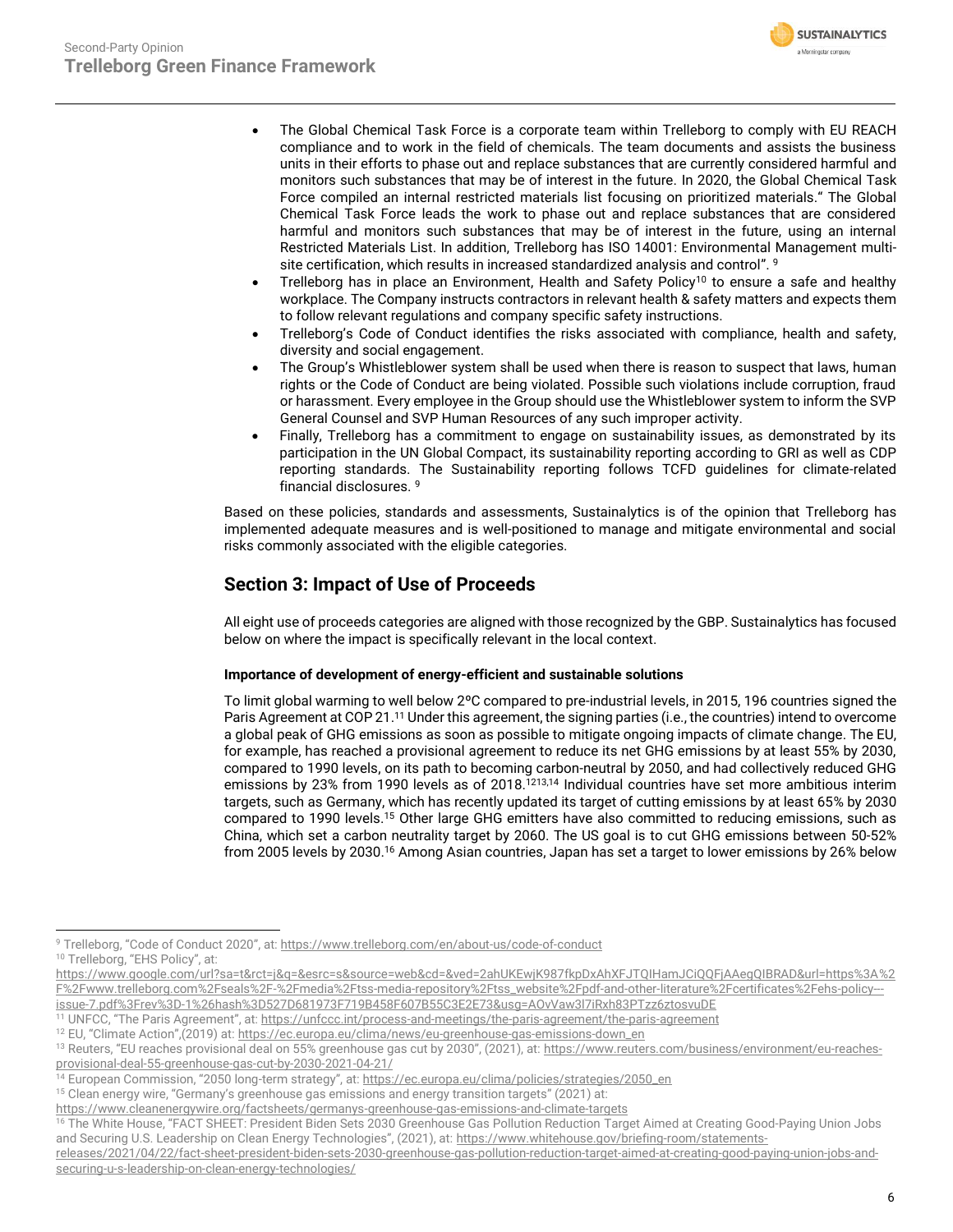

2013 levels by 2030, while South Korea plans to reduce emissions by 37% below business-as-usual (BAU) levels. 17

As part of their bid to achieve carbon neutrality by 2050, the EU has established a long-term strategy that focuses on an economic and societal transformation that engages all sectors of the economy and society. The key areas of focus include decarbonization of Europe's energy supply, clean and connected mobility (including electric vehicle and alternative fuels), circular economy, and maximizing benefits from energy efficiency initiatives.<sup>18</sup> As such, efficiencies in transportation are needed to advance the decarbonization of this sector. The transport sector is almost entirely powered by carbon-intensive energy sources, while electrically-powered transport represented only 3.5% of the energy consumed by the transport sector in 2019 in the EU. <sup>19</sup> Between 1990 and 2017, transport-related GHG emissions increased by 22%, while the overall EU's emissions decreased by 22%, demonstrating the critical need to reduce transportation-related emissions and increase efficiency. 20

As per a report by McKinsey on Europe's roadmap to climate neutrality, by 2050, 45% of total emissions would be abated by switching from fossil fuels to electrification, and another 30% would be eliminated by using hydrogen, biomass, and carbon capture and storage or use.<sup>21</sup> The report suggests that the EU needs public and private sector investment in R&D of technologies to drive down the cost of cleaner technologies and make them easy to adopt. <sup>22</sup> The EU believes that R&D will play a key role in accelerating the transition to a carbonneutral economy, de-risking the green and innovative solutions, and ensure social engagement.<sup>23</sup> The EU's "Horizon Europe" programme starting in 2021 will advance new technologies, sustainable solutions, and disruptive innovation, with over 35% of spending focused on climate change. 24

Globally, although governmental targets and the precise pathway to decarbonization vary, it is recognized that commensurate investments in R&D will support improved energy efficiency and the decoupling of economic growth from GHG emissions. According to the American Council for an Energy Efficient Economy, R&D can be a "major" driver of efficiency in all countries, and across industries higher levels of R&D investment can support improved environmental and economic performance.<sup>25</sup>

Sustainalytics is of the opinion that Trelleborg's financing of R&D and production of green and energy-efficient commercial solutions can further contribute to reaching climate targets in different parts of the world.

### **Contribution of green buildings to climate change mitigation in European countries**

Buildings account for 40% of final energy consumption and 36% of the GHG emissions in the EU.<sup>26</sup> Greening the building sector is an important part of the energy transition. Therefore, the EU has put in place several guidelines such as the Energy Performance of Buildings Directive (EPBD) and the Energy Efficiency Directive (EED), resulting in substantial progress, including an average annual reduction of 1.5% for household energy consumption per dwelling since 2000.<sup>27</sup> Yet around 35% of the EU's buildings are over 50 years old, and almost 75% of the building stock is energy inefficient. At the EU level, only 0.4-1.2% of the building stock is renovated each year.<sup>28</sup> Therefore, renovation of existing buildings is key to achieve energy savings: at the EU scale, it

<sup>&</sup>lt;sup>17</sup> ArgusMedia, "Asia fails to ramp up Paris pledges in 2020" (2021) at: [https://www.argusmedia.com/en/news/2180093-viewpoint-asia-fails-to-ramp-up](https://www.argusmedia.com/en/news/2180093-viewpoint-asia-fails-to-ramp-up-paris-pledges-in-2020)[paris-pledges-in-2020](https://www.argusmedia.com/en/news/2180093-viewpoint-asia-fails-to-ramp-up-paris-pledges-in-2020)

<sup>&</sup>lt;sup>18</sup>EU, "Our Vision for a clean planet for all." (2018) at[: https://ec.europa.eu/clima/sites/default/files/docs/pages/vision\\_1\\_emissions\\_en.pdf](https://ec.europa.eu/clima/sites/default/files/docs/pages/vision_1_emissions_en.pdf)

<sup>&</sup>lt;sup>19</sup> Eurostat, "Final energy consumption in transport by type of fuel", at: <https://ec.europa.eu/eurostat/databrowser/view/ten00126/default/table?lang=en> <sup>20</sup> Eurostat, "Greenhouse gas emission statistics – emissions inventories", at: [https://ec.europa.eu/eurostat/statistics-](https://ec.europa.eu/eurostat/statistics-explained/index.php/Greenhouse_gas_emission_statistics)

[explained/index.php/Greenhouse\\_gas\\_emission\\_statistics.](https://ec.europa.eu/eurostat/statistics-explained/index.php/Greenhouse_gas_emission_statistics)

<sup>&</sup>lt;sup>21</sup> McKinsey, "How European Union could achieve net-zero emissions at net-zero cost" (2020), at: [https://www.mckinsey.com/business-](https://www.mckinsey.com/business-functions/sustainability/our-insights/how-the-european-union-could-achieve-net-zero-emissions-at-net-zero-cost)

[functions/sustainability/our-insights/how-the-european-union-could-achieve-net-zero-emissions-at-net-zero-cost](https://www.mckinsey.com/business-functions/sustainability/our-insights/how-the-european-union-could-achieve-net-zero-emissions-at-net-zero-cost)

<sup>&</sup>lt;sup>22</sup> McKinsey, "How European Union could achieve net-zero emissions at net-zero cost" (2020), at: [https://www.mckinsey.com/business](https://www.mckinsey.com/business-functions/sustainability/our-insights/how-the-european-union-could-achieve-net-zero-emissions-at-net-zero-cost)[functions/sustainability/our-insights/how-the-european-union-could-achieve-net-zero-emissions-at-net-zero-cost](https://www.mckinsey.com/business-functions/sustainability/our-insights/how-the-european-union-could-achieve-net-zero-emissions-at-net-zero-cost)

<sup>&</sup>lt;sup>23</sup> EU, "Research and Innovation for the European Green Deal", at[: https://ec.europa.eu/info/research-and-innovation/strategy/strategy-2020-](https://ec.europa.eu/info/research-and-innovation/strategy/strategy-2020-2024/environment-and-climate/european-green-deal_en) [2024/environment-and-climate/european-green-deal\\_en](https://ec.europa.eu/info/research-and-innovation/strategy/strategy-2020-2024/environment-and-climate/european-green-deal_en)

<sup>&</sup>lt;sup>24</sup> EU, "Research and Innovation for the European Green Deal", at: [https://ec.europa.eu/info/research-and-innovation/strategy/strategy-2020-](https://ec.europa.eu/info/research-and-innovation/strategy/strategy-2020-2024/environment-and-climate/european-green-deal_en) [2024/environment-and-climate/european-green-deal\\_en](https://ec.europa.eu/info/research-and-innovation/strategy/strategy-2020-2024/environment-and-climate/european-green-deal_en)

<sup>&</sup>lt;sup>25</sup> ACEEE, "2018 Internal Energy Efficiency Scorecard", at: https://www.aceee.org/sites/default/files/publications/researchreports/i1801.pdf

<sup>26</sup> European Union, In focus: Energy efficiency in buildings (2020), at[: https://ec.europa.eu/info/news/focus-energy-efficiency-buildings-2020-feb-17\\_en](https://ec.europa.eu/info/news/focus-energy-efficiency-buildings-2020-feb-17_en) <sup>27</sup> Odyssee-Mure, "Energy Efficiency Trends and Policies in the Household and Tertiary Sectors", (2015), at: [https://www.odyssee-](https://www.odyssee-mure.eu/publications/br/energy-efficiency-in-buildings.html)

[mure.eu/publications/br/energy-efficiency-in-buildings.html](https://www.odyssee-mure.eu/publications/br/energy-efficiency-in-buildings.html)

<sup>&</sup>lt;sup>28</sup> European Commission, "Energy performance of buildings", (October 2019) at: [https://ec.europa.eu/energy/en/topics/energy-efficiency/energy](https://ec.europa.eu/energy/en/topics/energy-efficiency/energy-performance-of-buildings/overview)[performance-of-buildings/overview](https://ec.europa.eu/energy/en/topics/energy-efficiency/energy-performance-of-buildings/overview)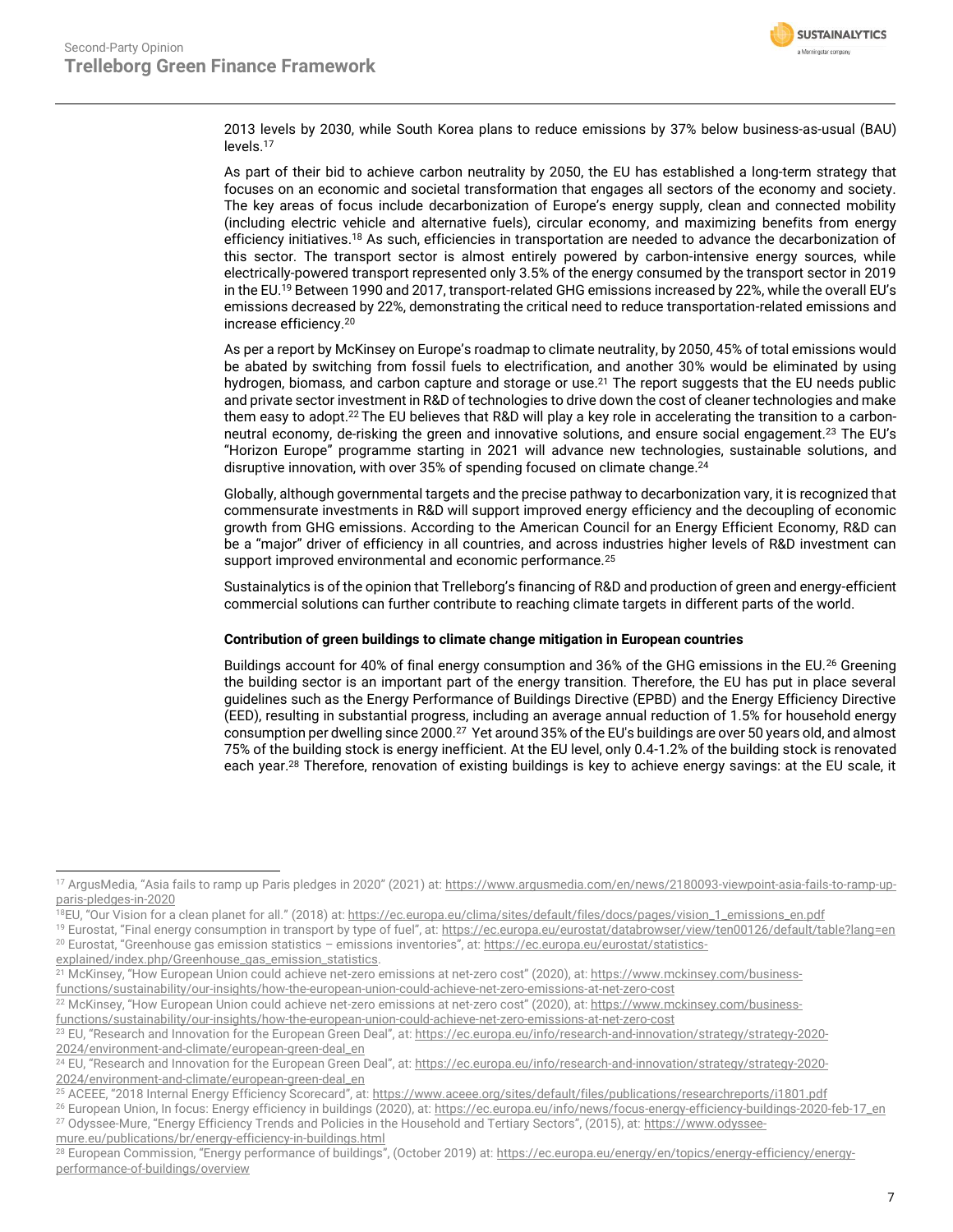

could lower the overall energy consumption by 5-6% and reduce  $CO<sub>2</sub>$  emissions by approximately 5%.<sup>29</sup> In addition, retrofitting of the EU building stocks could lead to 33% energy saving.<sup>30</sup>

Sustainalytics is of the opinion that Trelleborg's investments under the Framework are impactful, have the potential to reduce the environmental footprint of EU's building sector and will contribute to achieving the short and long-term climate targets set by EU as a whole.

### **Alignment with/contribution to SDGs**

The Sustainable Development Goals (SDGs) were set in September 2015 by the United Nations General Assembly and form an agenda for achieving sustainable development by the year 2030. The bond(s) issued under the Trelleborg Green Finance Framework advances the following SDGs and targets:

| Use of Proceeds<br>Category                          | <b>SDG</b>                                       | <b>SDG target</b>                                                                                                                                                                                                                                                                                                               |
|------------------------------------------------------|--------------------------------------------------|---------------------------------------------------------------------------------------------------------------------------------------------------------------------------------------------------------------------------------------------------------------------------------------------------------------------------------|
| R&D Production of<br>Solutions for<br>Sustainability | 9. Industry, Innovation and<br>Infrastructure    | 9.4 By 2030, upgrade infrastructure and retrofit<br>industries to make them sustainable, with<br>increased resource-use efficiency and greater<br>adoption of clean and environmentally sound<br>technologies and industrial processes, with all<br>countries taking action in accordance with their<br>respective capabilities |
| <b>Green Buildings</b>                               | 7. Affordable and Clean<br>Energy                | 7.3 By 2030, double the global rate of<br>improvement in energy efficiency                                                                                                                                                                                                                                                      |
| Pollution Prevention and<br>Control                  | 12. Responsible<br>Consumption and<br>Production | 12.5 By 2030, substantially reduce waste<br>generation through prevention, reduction,<br>recycling and reuse                                                                                                                                                                                                                    |
| Renewable Energy                                     | 7. Affordable and Clean<br>Energy                | 7.2 By 2030, increase substantially the share of<br>renewable energy in the global energy mix                                                                                                                                                                                                                                   |

### **Conclusion**

Trelleborg has developed the Trelleborg Green Finance Framework under which it may issue one or more green bond, schuldscheins and/or other similar debt instruments (the "Green Finance Instruments"), and use the proceeds to finance and/or refinance, in whole or in part, existing and/or future projects that advance the transition to a low carbon and climate resilient economy. Sustainalytics considers that the projects funded by the green bond proceeds are expected to provide positive environmental impact.

The Trelleborg Green Finance Framework outlines a process by which proceeds will be tracked, allocated, and managed, and commitments have been made for reporting on the allocation and impact of the use of proceeds. Furthermore, Sustainalytics believes that the Trelleborg Green Finance Framework is aligned with the overall sustainability strategy of the company and that the green use of proceeds categories will contribute to the advancement of the UN Sustainable Development Goals 7, 9 and 12. Additionally, Sustainalytics is of the opinion that Trelleborg has adequate measures to identify, manage and mitigate environmental and social risks commonly associated with the eligible projects funded by the use of proceeds.

Based on the above, Sustainalytics is confident that Trelleborg is well-positioned to issue Green Finance Instruments and that the Trelleborg Green Finance Framework is robust, transparent, and in alignment with the four core components of the Green Bond Principles 2021.

<span id="page-7-0"></span><sup>29</sup> Federal Ministry for the Environment, Nature Conservation and Nuclear Safety, " Roadmap to a climate-neutral Germany, Climate Action Plan 2050 – Germany's long-term low greenhouse gas emission development strategy"[https://www.bmu.de/en/topics/climate-energy/climate/national-climate](https://www.bmu.de/en/topics/climate-energy/climate/national-climate-policy/greenhouse-gas-neutral-germany-2050/)[policy/greenhouse-gas-neutral-germany-2050/](https://www.bmu.de/en/topics/climate-energy/climate/national-climate-policy/greenhouse-gas-neutral-germany-2050/)

<sup>&</sup>lt;sup>30</sup> Berardi, U., (2015), "Building Energy Consumption in US, EU, and BRIC Countries", Procedia Engineering, at: <https://www.sciencedirect.com/science/article/pii/S1877705815020664>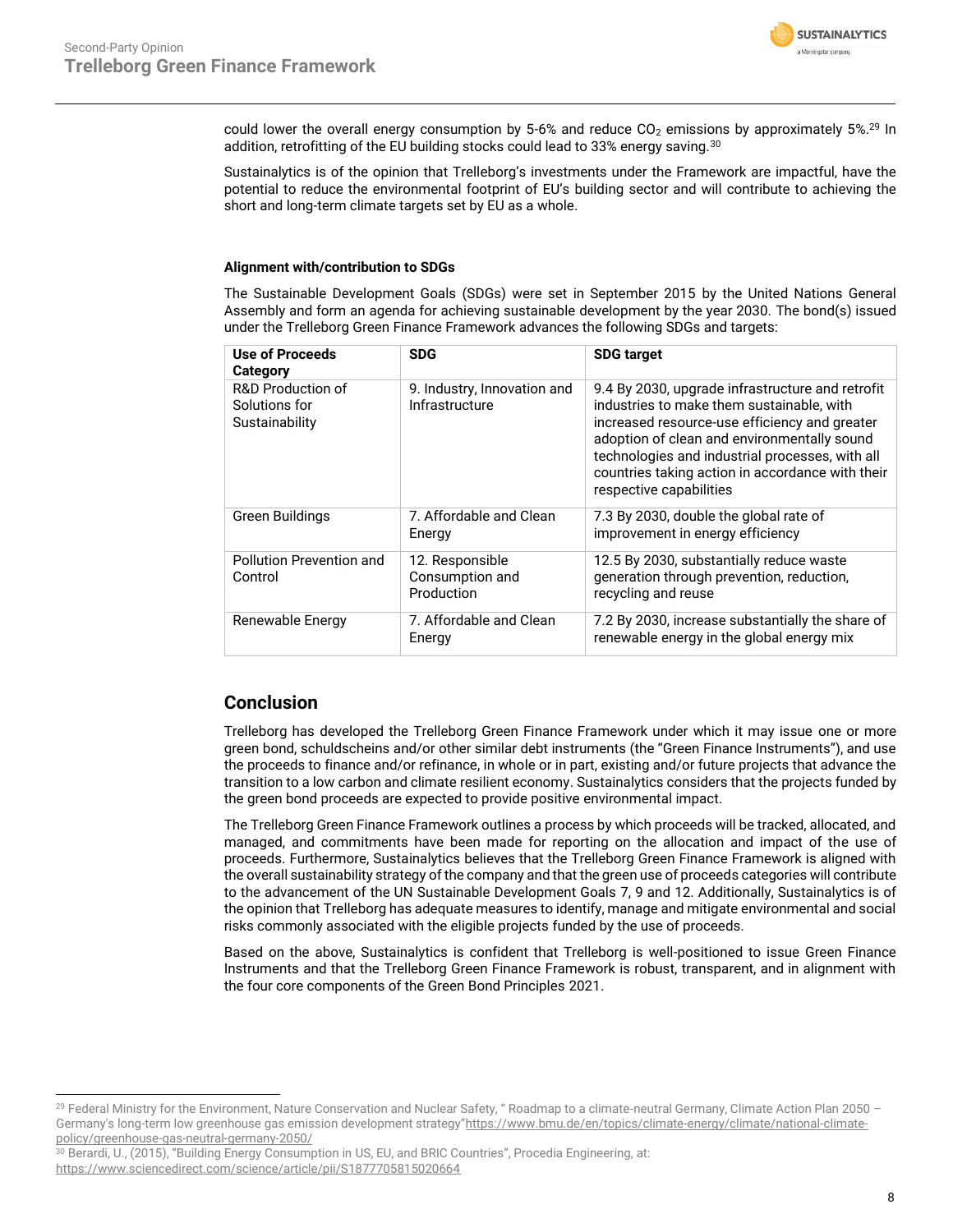

# **Appendices**

| <b>Appendix 1: DGNB Green Building Certification</b> |  |  |
|------------------------------------------------------|--|--|
|------------------------------------------------------|--|--|

|                                                  | DGNB <sup>31</sup>                                                                                                                                                                                                                                                                                                                                           |
|--------------------------------------------------|--------------------------------------------------------------------------------------------------------------------------------------------------------------------------------------------------------------------------------------------------------------------------------------------------------------------------------------------------------------|
| <b>Background</b><br><b>Certification Levels</b> | DGNB was developed in<br>2007 by the non-profit<br>German Sustainable<br><b>Building Council in</b><br>partnership with the<br><b>German Federal Ministry</b><br>of Transport, Building, and<br>Urban Affairs in order to<br>actively encourage<br>sustainable building.                                                                                     |
|                                                  | $\bullet$ Bronze<br>$\bullet$ Silver<br>$\bullet$ Gold<br>• Platinum                                                                                                                                                                                                                                                                                         |
| <b>Areas of Assessment</b>                       | • Environment<br>• Economic<br>• Sociocultural and<br>• functional aspects<br>• Technology<br>• Processes & Site                                                                                                                                                                                                                                             |
| <b>Requirements</b>                              | Percentage-based performance index. The total performance index<br>(expressed as a percentage) is calculated by adding the six key areas of<br>assessment.<br>Depending on the total performance index, a DGNB award will be given to<br>the project, starting from Silver. Bronze is awarded for existing buildings<br>and is conferred as the lowest rank. |
| <b>Performance Display</b>                       | <b>DGNB DGNB DGNB DGNB</b>                                                                                                                                                                                                                                                                                                                                   |
| <b>Accreditation</b>                             | <b>DGNB Auditor</b><br><b>DGNB Compliance Testing Team</b><br><b>DGNB Certification Committee</b>                                                                                                                                                                                                                                                            |
| <b>Qualitative Considerations</b>                | DGNB certification is based on current European Union standards and<br>norms and is being recommended by the German Federal Ministry of<br>Transport, Building and Urban Development. DGNB System has<br>partnerships in a number of countries, among which Bulgaria, Denmark,<br>Austria, Thailand and Switzerland.                                         |

<sup>&</sup>lt;sup>31</sup> DGNB, "The certification process", at: [https://www.dgnb-system.de/en/certification/certification-process/.](https://www.dgnb-system.de/en/certification/certification-process/)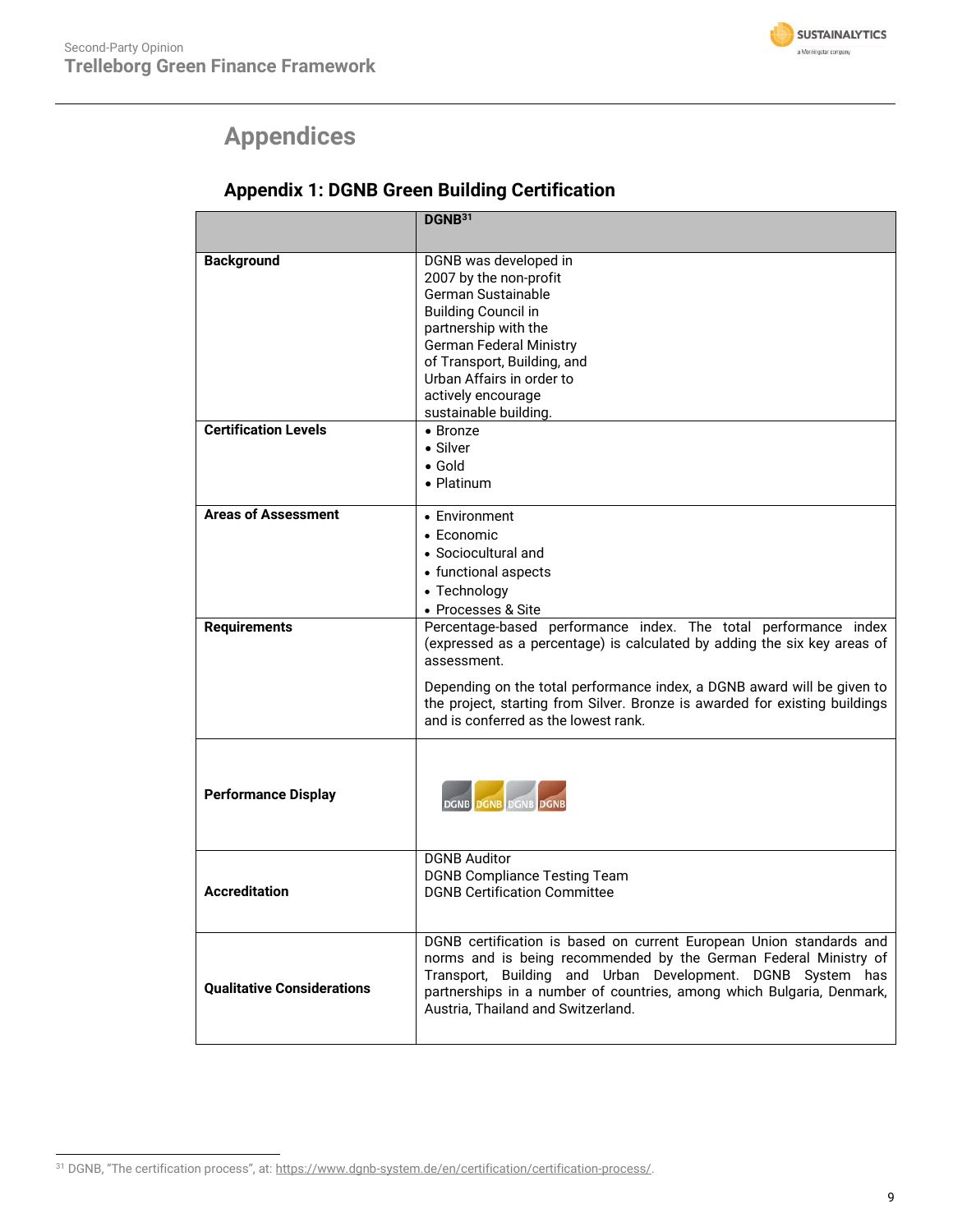

### **Appendix 2: Green Bond / Green Bond Programme - External Review Form**

### **Section 1. Basic Information**

| Issuer name:                                                           | Trelleborg Treasury AB (publ)      |
|------------------------------------------------------------------------|------------------------------------|
| Green Bond ISIN or Issuer Green Bond Framework<br>Name, if applicable: | Trelleborg Green Finance Framework |
| Review provider's name:                                                | <b>Sustainalytics</b>              |
| Completion date of this form:                                          | June 17, 2021                      |
| Publication date of review publication:                                |                                    |

### **Section 2. Review overview**

### **SCOPE OF REVIEW**

The following may be used or adapted, where appropriate, to summarise the scope of the review. The review assessed the following elements and confirmed their alignment with the GBP:

| ⊠ | Use of Proceeds                             | ⊠ | Process for Project Evaluation and<br>Selection |
|---|---------------------------------------------|---|-------------------------------------------------|
| ⊠ | Management of Proceeds                      | ⊠ | Reporting                                       |
|   | <b>ROLE(S) OF REVIEW PROVIDER</b>           |   |                                                 |
| ⊠ | Consultancy (incl. 2 <sup>nd</sup> opinion) |   | Certification                                   |

- ☐ Verification ☐ Rating
- ☐ Other *(please specify)*:

Note: In case of multiple reviews / different providers, please provide separate forms for each review.

### **EXECUTIVE SUMMARY OF REVIEW and/or LINK TO FULL REVIEW** *(if applicable)*

Please refer to Evaluation Summary above.

### **Section 3. Detailed review**

Reviewers are encouraged to provide the information below to the extent possible and use the comment section to explain the scope of their review.

### **1. USE OF PROCEEDS**

Overall comment on section *(if applicable)*: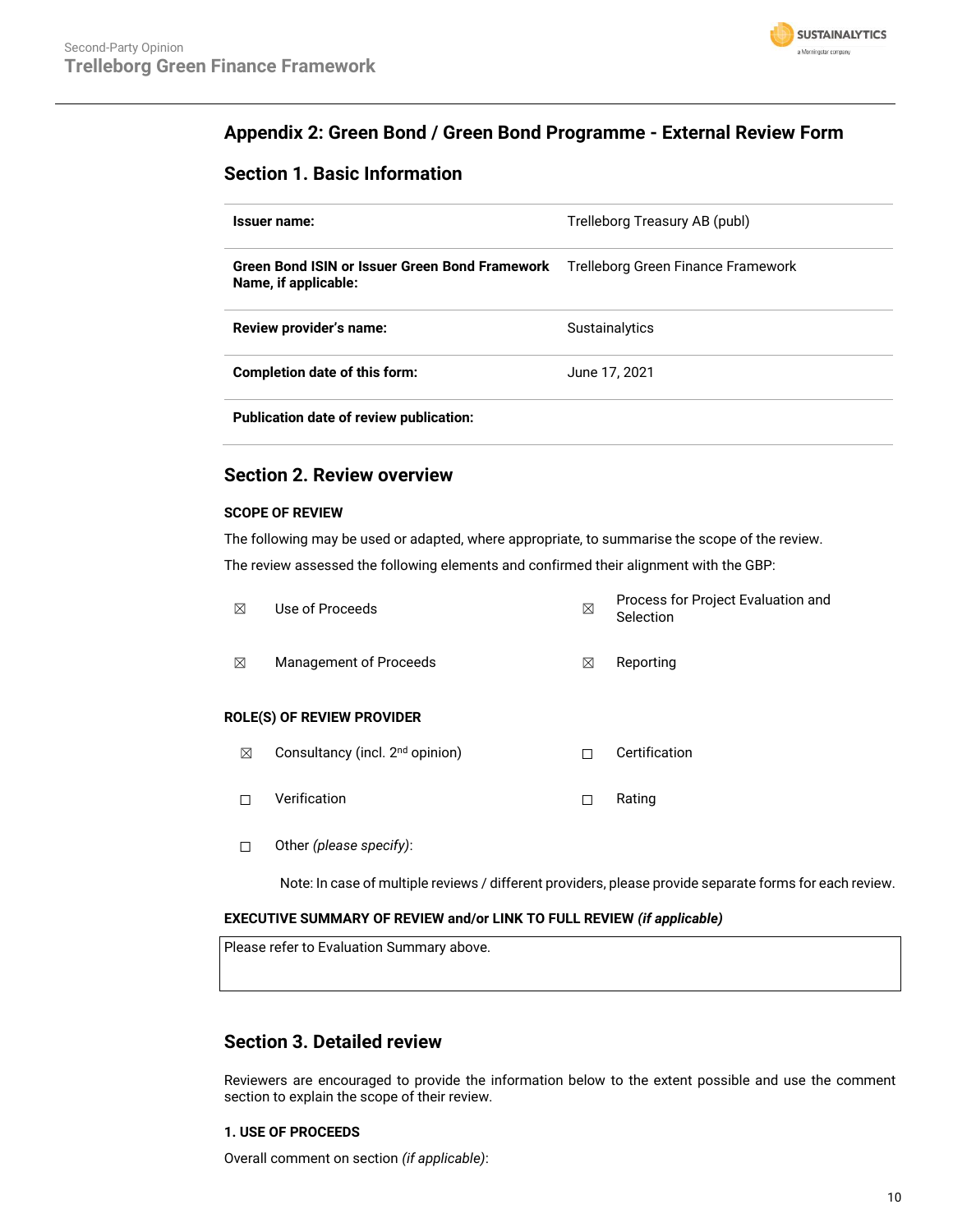

The eligible categories for the use of proceeds – R&D Production of Solutions for Sustainability, Green Buildings, Pollution Prevention and Control, and Renewable Energy – are aligned with those recognized by the Green Bond Principles. Sustainalytics considers that investments in the eligible categories will lead to positive environmental impacts and advance the UN Sustainable Development Goals, specifically SDG 7, 9 and 12.

### **Use of proceeds categories as per GBP:**

| ⊠      | Renewable energy                                                                                                               |   | Energy efficiency                                                                  |
|--------|--------------------------------------------------------------------------------------------------------------------------------|---|------------------------------------------------------------------------------------|
| ⊠      | Pollution prevention and control                                                                                               |   | Environmentally sustainable management of<br>living natural resources and land use |
| п      | Terrestrial and aquatic biodiversity<br>conservation                                                                           |   | Clean transportation                                                               |
| п      | Sustainable water and wastewater<br>management                                                                                 |   | Climate change adaptation                                                          |
| $\Box$ | Eco-efficient and/or circular economy<br>adapted products, production technologies<br>and processes                            | ⊠ | Green buildings                                                                    |
| $\Box$ | Unknown at issuance but currently expected<br>to conform with GBP categories, or other<br>eligible areas not yet stated in GBP | ⊠ | Other (please specify): R&D and Production of<br>solutions for sustainability      |

If applicable please specify the environmental taxonomy, if other than GBP:

### **2. PROCESS FOR PROJECT EVALUATION AND SELECTION**

Overall comment on section (if applicable):

Trelleborg's Green Finance Committee, comprising the Head of Sustainability, the Head of Treasury, and the CFO, will be responsible for the evaluation and selection of Eligible Projects per the criteria defined in the Framework. Sustainalytics considers the project selection process in line with market practice.

### **Evaluation and selection**

| $\boxtimes$ | Credentials on the issuer's environmental<br>sustainability objectives            | ⊠ | Documented process to determine that<br>projects fit within defined categories                  |
|-------------|-----------------------------------------------------------------------------------|---|-------------------------------------------------------------------------------------------------|
| ⊠           | Defined and transparent criteria for projects<br>eligible for Green Bond proceeds | ⊠ | Documented process to identify and<br>manage potential ESG risks associated<br>with the project |
| ⊠           | Summary criteria for project evaluation and<br>selection publicly available       |   | Other (please specify):                                                                         |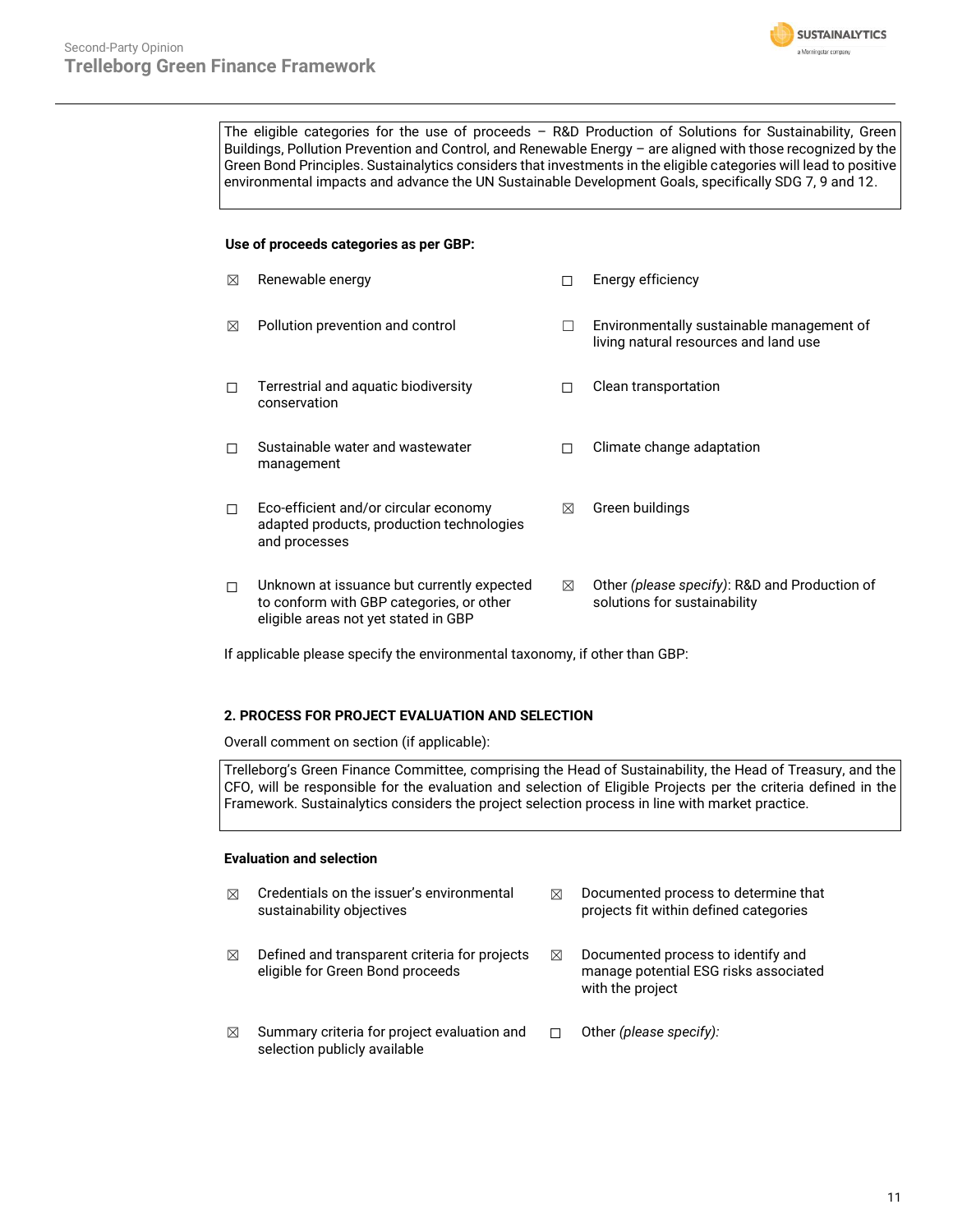

#### **Information on Responsibilities and Accountability**

- $\boxtimes$  Evaluation / Selection criteria subject to external advice or verification
- ☐ In-house assessment

 $\Box$  Other (please specify):

### **3. MANAGEMENT OF PROCEEDS**

Overall comment on section *(if applicable)*:

Trelleborg's Finance Department will be responsible for the allocation of proceeds. The net proceeds raised will be credited to an earmarked account. Trelleborg intends to fully allocate proceeds within a year, and no later than two years from the respective issuance. Pending allocation, proceeds will be placed and managed in Trelleborg's liquidity reserves. This is in line with market practice.

### **Tracking of proceeds:**

- $\boxtimes$  Green Bond proceeds segregated or tracked by the issuer in an appropriate manner
- $\boxtimes$  Disclosure of intended types of temporary investment instruments for unallocated proceeds
- ☐ Other *(please specify)*:

#### **Additional disclosure:**

|   | Allocations to future investments only                     | ⊠ | Allocations to both existing and future<br>investments |
|---|------------------------------------------------------------|---|--------------------------------------------------------|
|   | Allocation to individual disbursements                     | ⋈ | Allocation to a portfolio of<br>disbursements          |
| ⊠ | Disclosure of portfolio balance of<br>unallocated proceeds |   | Other (please specify):                                |

### **4. REPORTING**

Overall comment on section (if applicable):

Trelleborg intends to publish a Green Finance Investor Report on its website, on an annual basis and until full allocation. The report will include allocation information such as the total amount of proceeds allocated to eligible projects, the type of financing instrument utilized and respective outstanding amounts, information on the split between new financing and re-financing, the allocated amounts per projects category and geographical distribution and the amount of unallocated proceeds. In addition, Trelleborg is committed to reporting on relevant impact metrics. Sustainalytics views Trelleborg's allocation and impact reporting as aligned with market practice.

#### **Use of proceeds reporting:**

- 
- ☐ Project-by-project ☒ On a project portfolio basis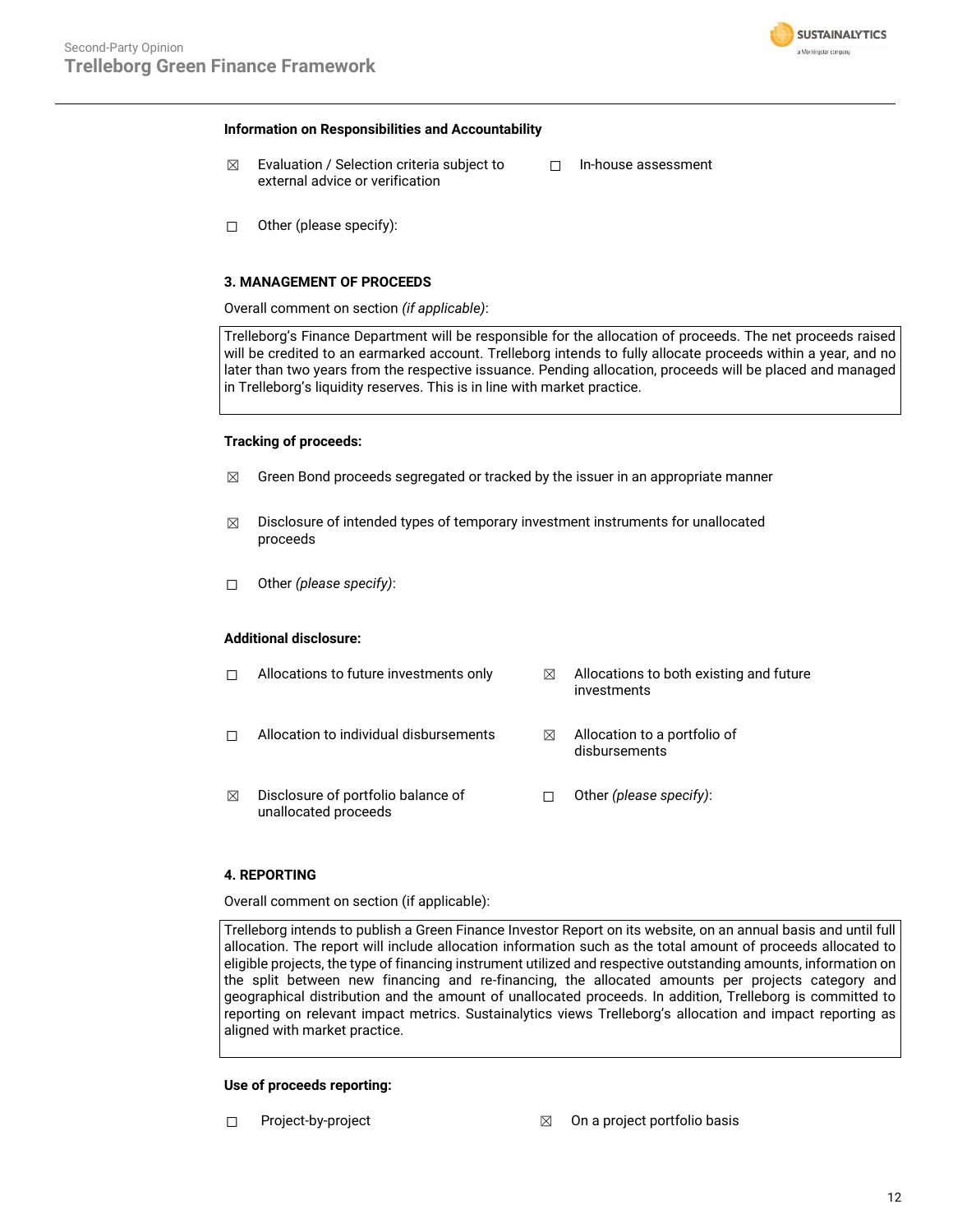

| □      |                    |   | Linkage to individual bond(s)                                                                                                                                                                                                                                      | п      |   | Other (please specify):                                                                                                                                                                                                                                                                                                                                                                                                                                                                                                                                                                                                                                                          |
|--------|--------------------|---|--------------------------------------------------------------------------------------------------------------------------------------------------------------------------------------------------------------------------------------------------------------------|--------|---|----------------------------------------------------------------------------------------------------------------------------------------------------------------------------------------------------------------------------------------------------------------------------------------------------------------------------------------------------------------------------------------------------------------------------------------------------------------------------------------------------------------------------------------------------------------------------------------------------------------------------------------------------------------------------------|
|        |                    |   | Information reported:                                                                                                                                                                                                                                              |        |   |                                                                                                                                                                                                                                                                                                                                                                                                                                                                                                                                                                                                                                                                                  |
|        |                    | X | Allocated amounts                                                                                                                                                                                                                                                  |        | П | Green Bond financed share of total<br>investment                                                                                                                                                                                                                                                                                                                                                                                                                                                                                                                                                                                                                                 |
|        |                    | ⊠ | Other (please specify): Type of<br>financing instruments utilized and<br>respective outstanding amounts;<br>Information on the split between<br>new financing and re-financing;<br>The allocated amounts per<br>project category and<br>geographical distribution. |        |   |                                                                                                                                                                                                                                                                                                                                                                                                                                                                                                                                                                                                                                                                                  |
|        |                    |   | <b>Frequency:</b>                                                                                                                                                                                                                                                  |        |   |                                                                                                                                                                                                                                                                                                                                                                                                                                                                                                                                                                                                                                                                                  |
|        |                    | ⊠ | Annual                                                                                                                                                                                                                                                             |        | П | Semi-annual                                                                                                                                                                                                                                                                                                                                                                                                                                                                                                                                                                                                                                                                      |
|        |                    | □ | Other (please specify):                                                                                                                                                                                                                                            |        |   |                                                                                                                                                                                                                                                                                                                                                                                                                                                                                                                                                                                                                                                                                  |
|        | Impact reporting:  |   |                                                                                                                                                                                                                                                                    |        |   |                                                                                                                                                                                                                                                                                                                                                                                                                                                                                                                                                                                                                                                                                  |
| $\Box$ | Project-by-project |   |                                                                                                                                                                                                                                                                    | ⊠      |   | On a project portfolio basis                                                                                                                                                                                                                                                                                                                                                                                                                                                                                                                                                                                                                                                     |
| П.     |                    |   | Linkage to individual bond(s)                                                                                                                                                                                                                                      | $\Box$ |   | Other (please specify):                                                                                                                                                                                                                                                                                                                                                                                                                                                                                                                                                                                                                                                          |
|        |                    |   | Information reported (expected or ex-post):                                                                                                                                                                                                                        |        |   |                                                                                                                                                                                                                                                                                                                                                                                                                                                                                                                                                                                                                                                                                  |
|        |                    | ⊠ | <b>GHG Emissions / Savings</b>                                                                                                                                                                                                                                     |        | ⊠ | <b>Energy Savings</b>                                                                                                                                                                                                                                                                                                                                                                                                                                                                                                                                                                                                                                                            |
|        |                    | П | Decrease in water use                                                                                                                                                                                                                                              |        | ⊠ | Other ESG indicators (please<br>specify): Percentage of<br>recycled raw materials;<br>Whenever relevant, the yearly<br>report will include at least<br>one example of Energy and<br>Resource efficiency; Waste<br>that is prevented, minimized,<br>reused or recycled before<br>and after the project in<br>percent of total waste and/or<br>in absolute amount in tons<br>per year; Number of metric<br>tons processed in the facility;<br>Avoided energy consumption<br>in kWh/m2, or in percentage<br>terms (%) below national<br>building standards; Annual<br>energy consumption avoided<br>in MWh or GWh compared to<br>the relevant building code<br>(for new buildings). |

### **Frequency**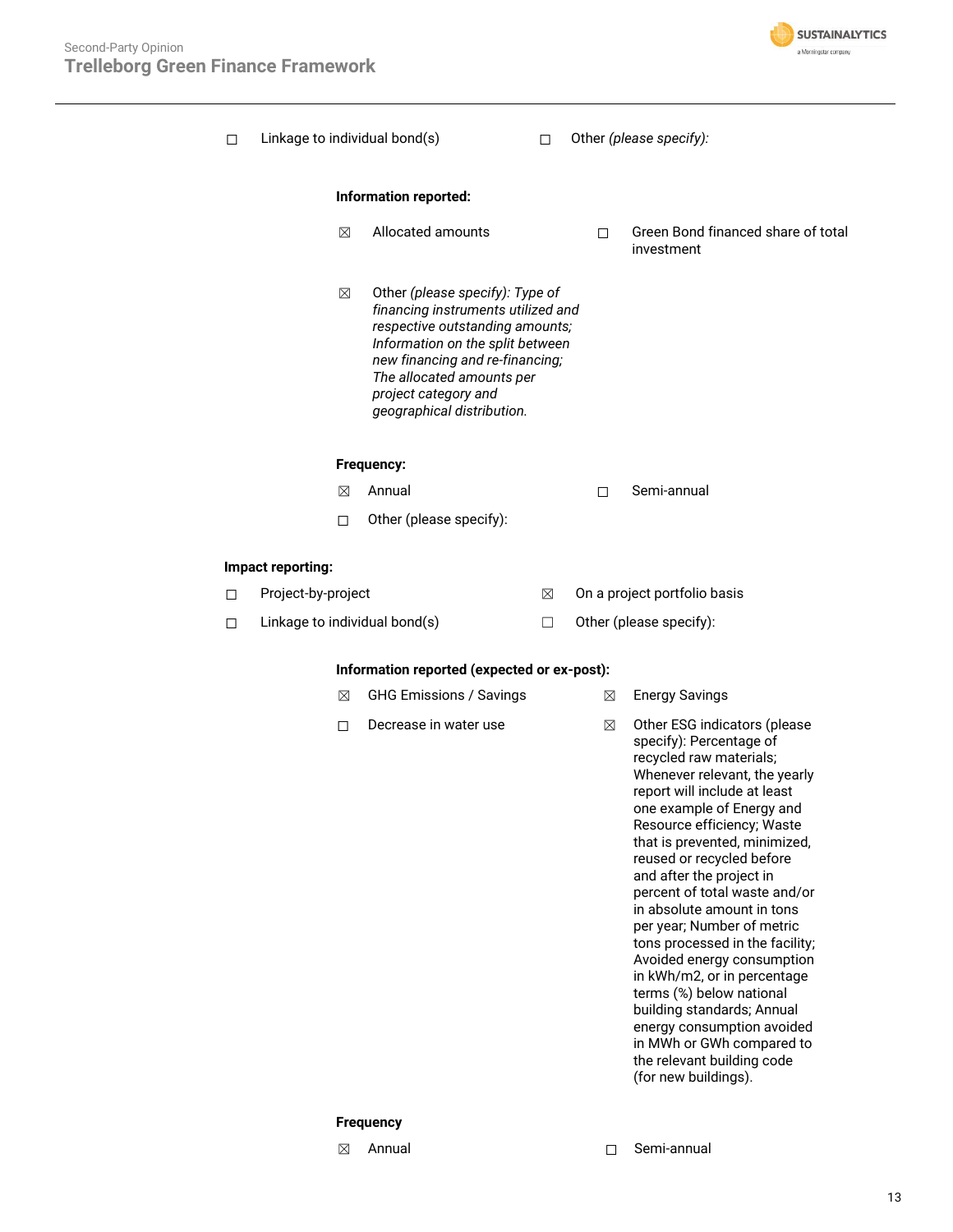

☐ Other (please specify):

#### **Means of Disclosure**

- 
- $\Box$  Information published in ad hoc documents
- □ Information published in financial report □ Information published in sustainability report
	- $\boxtimes$  Other (please specify): Green Finance Investor Report
- $\Box$  Reporting reviewed (if yes, please specify which parts of the reporting are subject to external review):

Where appropriate, please specify name and date of publication in the useful links section.

**USEFUL LINKS** (e.g. to review provider methodology or credentials, to issuer's documentation, etc.)

#### **SPECIFY OTHER EXTERNAL REVIEWS AVAILABLE, IF APPROPRIATE**

#### **Type(s) of Review provided:**

- □ Consultancy (incl. 2<sup>nd</sup> opinion) □ □ Certification
- ☐ Verification / Audit ☐ Rating
- ☐ Other *(please specify):*

**Review provider(s): Date of publication:**

#### **ABOUT ROLE(S) OF INDEPENDENT REVIEW PROVIDERS AS DEFINED BY THE GBP**

- i. Second-Party Opinion: An institution with environmental expertise, that is independent from the issuer may issue a Second-Party Opinion. The institution should be independent from the issuer's adviser for its Green Bond framework, or appropriate procedures, such as information barriers, will have been implemented within the institution to ensure the independence of the Second-Party Opinion. It normally entails an assessment of the alignment with the Green Bond Principles. In particular, it can include an assessment of the issuer's overarching objectives, strategy, policy and/or processes relating to environmental sustainability, and an evaluation of the environmental features of the type of projects intended for the Use of Proceeds.
- ii. Verification: An issuer can obtain independent verification against a designated set of criteria, typically pertaining to business processes and/or environmental criteria. Verification may focus on alignment with internal or external standards or claims made by the issuer. Also, evaluation of the environmentally sustainable features of underlying assets may be termed verification and may reference external criteria. Assurance or attestation regarding an issuer's internal tracking method for use of proceeds, allocation of funds from Green Bond proceeds, statement of environmental impact or alignment of reporting with the GBP, may also be termed verification.
- iii. Certification: An issuer can have its Green Bond or associated Green Bond framework or Use of Proceeds certified against a recognised external green standard or label. A standard or label defines specific criteria, and alignment with such criteria is normally tested by qualified, accredited third parties, which may verify consistency with the certification criteria.
- iv. Green Bond Scoring/Rating: An issuer can have its Green Bond, associated Green Bond framework or a key feature such as Use of Proceeds evaluated or assessed by qualified third parties, such as specialised research providers or rating agencies, according to an established scoring/rating methodology. The output may include a focus on environmental performance data, the process relative to the GBP, or another benchmark, such as a 2-degree climate change scenario. Such scoring/rating is distinct from credit ratings, which may nonetheless reflect material environmental risks.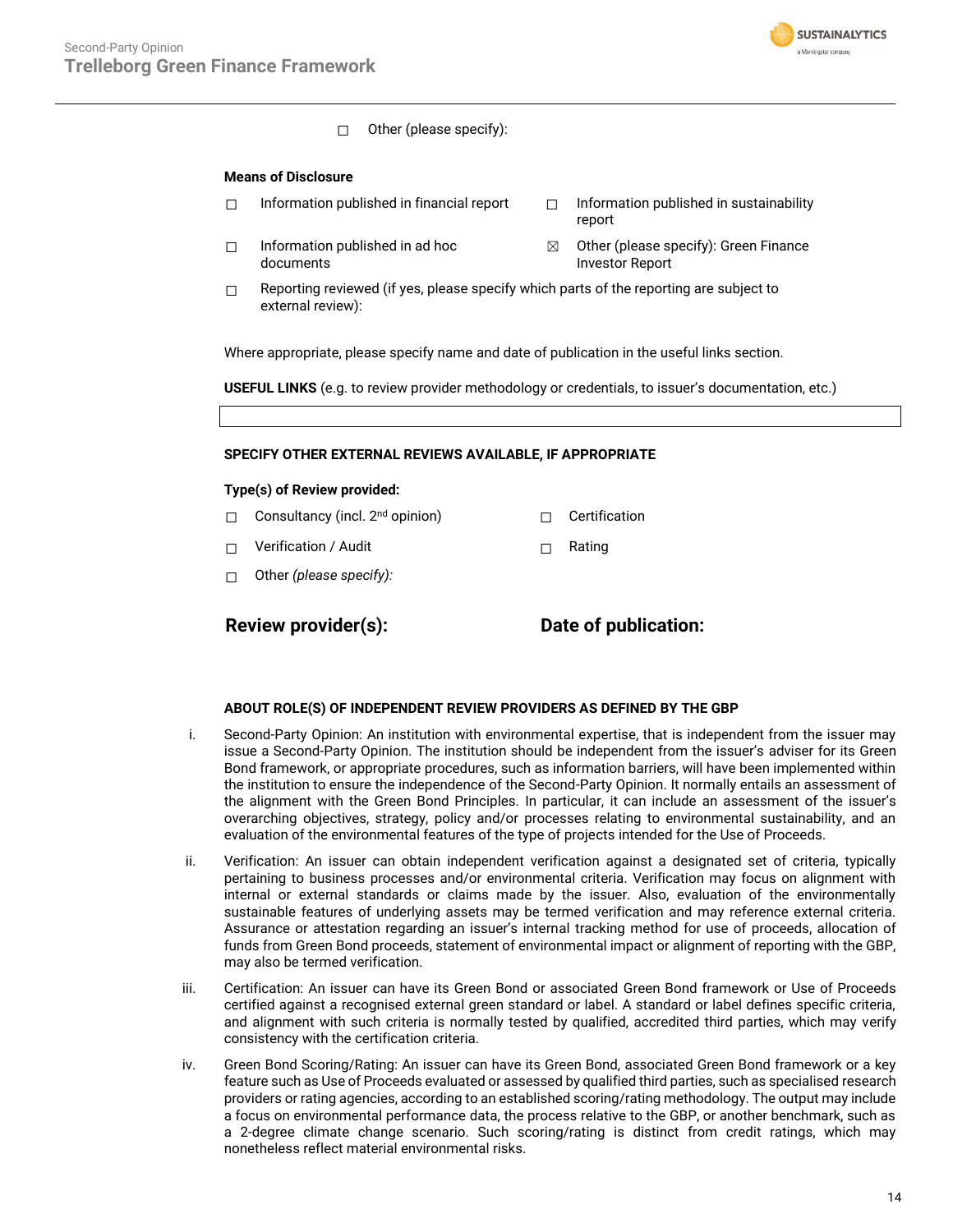

## **Disclaimer**

### **Copyright ©2021 Sustainalytics. All rights reserved.**

The information, methodologies and opinions contained or reflected herein are proprietary of Sustainalytics and/or its third party suppliers (Third Party Data), and may be made available to third parties only in the form and format disclosed by Sustainalytics, or provided that appropriate citation and acknowledgement is ensured. They are provided for informational purposes only and (1) do not constitute an endorsement of any product or project; (2) do not constitute investment advice, financial advice or a prospectus; (3) cannot be interpreted as an offer or indication to buy or sell securities, to select a project or make any kind of business transactions; (4) do not represent an assessment of the issuer's economic performance, financial obligations nor of its creditworthiness; and/or (5) have not and cannot be incorporated into any offering disclosure.

These are based on information made available by the issuer and therefore are not warranted as to their merchantability, completeness, accuracy, up-to-dateness or fitness for a particular purpose. The information and data are provided "as is" and reflect Sustainalytics` opinion at the date of their elaboration and publication. Sustainalytics accepts no liability for damage arising from the use of the information, data or opinions contained herein, in any manner whatsoever, except where explicitly required by law. Any reference to third party names or Third Party Data is for appropriate acknowledgement of their ownership and does not constitute a sponsorship or endorsement by such owner. A list of our third-party data providers and their respective terms of use is available on our website. For more information, visit [http://www.sustainalytics.com/legal-disclaimers.](http://www.sustainalytics.com/legal-disclaimers)

The issuer is fully responsible for certifying and ensuring the compliance with its commitments, for their implementation and monitoring.

In case of discrepancies between the English language and translated versions, the English language version shall prevail.